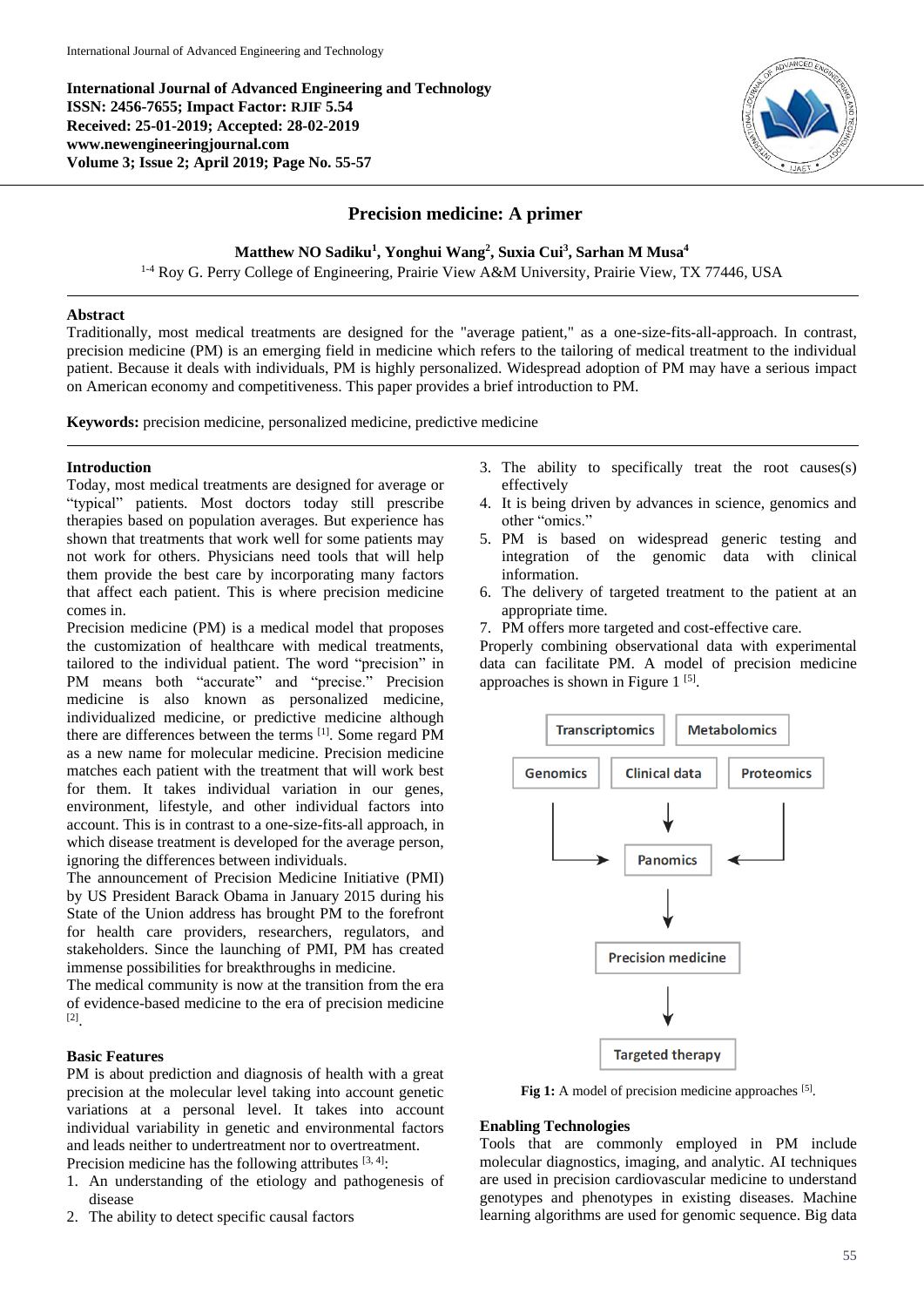is also required to manage the huge medical data.

## **Applications**

These are some of the ways precision medicine is making a significant different [6]:

- *Cancer Treatment*: This is the most popular use of PM. Precision oncology is the branch of precision medicine that addresses cancer in precision medicine. Cancer treatment takes many forms: surgery, radiation therapy, chemotherapy, target-based therapy, and immunotherapy. In several areas of oncology, PM is the current standard of care. PM approaches cancer treatment and prevention by taking patients' individual variability in genes, environment, and behavior into account. Cancer is caused by a wide range of cell mutations. Identification of these mutations has led to the development of effective drugs. An overview of PM in oncology is shown in Figure  $2^{[7]}$ .
- *Tracking Infectious Diseases*: Attempts to tailor disease treatment to individuals based on their DNA have met with equivocal success. Looking at the DNA of germs can help track disease outbreaks when they occur. Knowing exactly which germ is making their patient sick can help doctors determine the treatment that will work best.
- *Cigarette Smoking:* This is a major global health problem. Smoking tobacco is the leading cause of preventable death worldwide. By stopping smoking, the risk of mortality is greatly reduced. Identification of what contributes to smoking cessation is important for understanding nicotine dependence. To implement PM for smoking cessation treatments, we need metaanalyses of diverse populations [8].

Other applications include diabetes, leukemia, cystic fibrosis, hearing loss, obesity, cardiovascular disease, and Alzheimer's disease.



Fig 2: An overview of precision medicine oncology [7].

### **Benefits**

Potential benefits from PM range across all aspects of medicine: research, prevention, diagnosis, treatment, and cure. Precision medicine promises to remake the healthcare industry and change the paradigm for drug development. It will transform the entire pharmaceutical value chain. It will improve how physicians detect and treat diseases. It can help physicians tailor medicines of the specific needs of individual patients [9].

#### **Challenge**

In order for precision medicine to realize its potential, the patient's history, environment, and lifestyle must also be taken into account. PM raises significant concerns about patient privacy. Since privacy is a major social value, the potential consequences of privacy breaches can be significant**.** It is difficult to manage such sensitive medical data while ensuring patient privacy.

A big bottleneck for PM is computational. PM faces a daunting computational challenge in supporting the genomic, image processing, and analytics needed for millions of patients. Computational methods play a crucial role for assisting physicians in their decision making. Research findings take too long to be implemented into clinical practice.

Another challenge is the misalignment of interests of the patient, physician, health system, and health insurance. Managing these interests in a cost-effective manner may be difficult. Regulatory issues may be a barrier to the progress of PM<sup>[10]</sup>. Taking care of these challenges is critical to the success of PM and will result in limitless advances in PM.

# **Conclusion**

Precision medicine is an emerging approach for disease treatment and prevention that takes into account individual characteristics. It is targeted to the needs of a patient based on his/her own genetic or psychosocial characteristics. It involves understanding how factors from the environment interact with genetic variations to influence an individual's health. Some see PM as the golden highway from disease identification to cure.

Some institutions of higher learning across US have established courses on PM. PM offers a tool to revolutionize how medicine is taught and practiced. As the society looks to the future, PM aims to meet the medical needs of all people, regardless of their gender, race, age, religion, or disability [11] . PM is poised to change the practice of medicine. More information on precision medicine can be found in  $[12, 13]$ .

#### **References**

- 1. Precision medicine*. Wikipedia*, the free encyclopedia https://en.wikipedia.org/wiki/Precision\_medicine
- 2. Editorial. Diagnosis and treatment in the era of precision medicine – Precision medicine and tailormade medicine. Personalized Medicine Universe. 2017; 6:1-3.
- 3. Boguski M. Precision diagnosis for precision medicine. https://www.thejournalofprecisionmedicine.com/wpcontent/uploads/2015/10/BOGUSKI.pdf
- 4. Barker R. Precision medicine: What's all the fuss about?. Scandinavah Journal of Clinical and Laboratory Investigation. 2016; vol 76.
- 5. Sandhu C, Qureshi A, Emili A. Panomics for precision medicine. Trends in Molecular Medicine. 2018; 24(1):85-101.
- 6. Mattick JS. Four ways precision medicine is making a difference. http://theconversation.com/four-waysprecision-medicine-is-making-a-difference-90459
- 7. Mody RJ, *et al*. Precision medicine in pediatric oncology: Lessons learned and next steps. Pediatric Blood & Cancer, 2017; vol. 64.